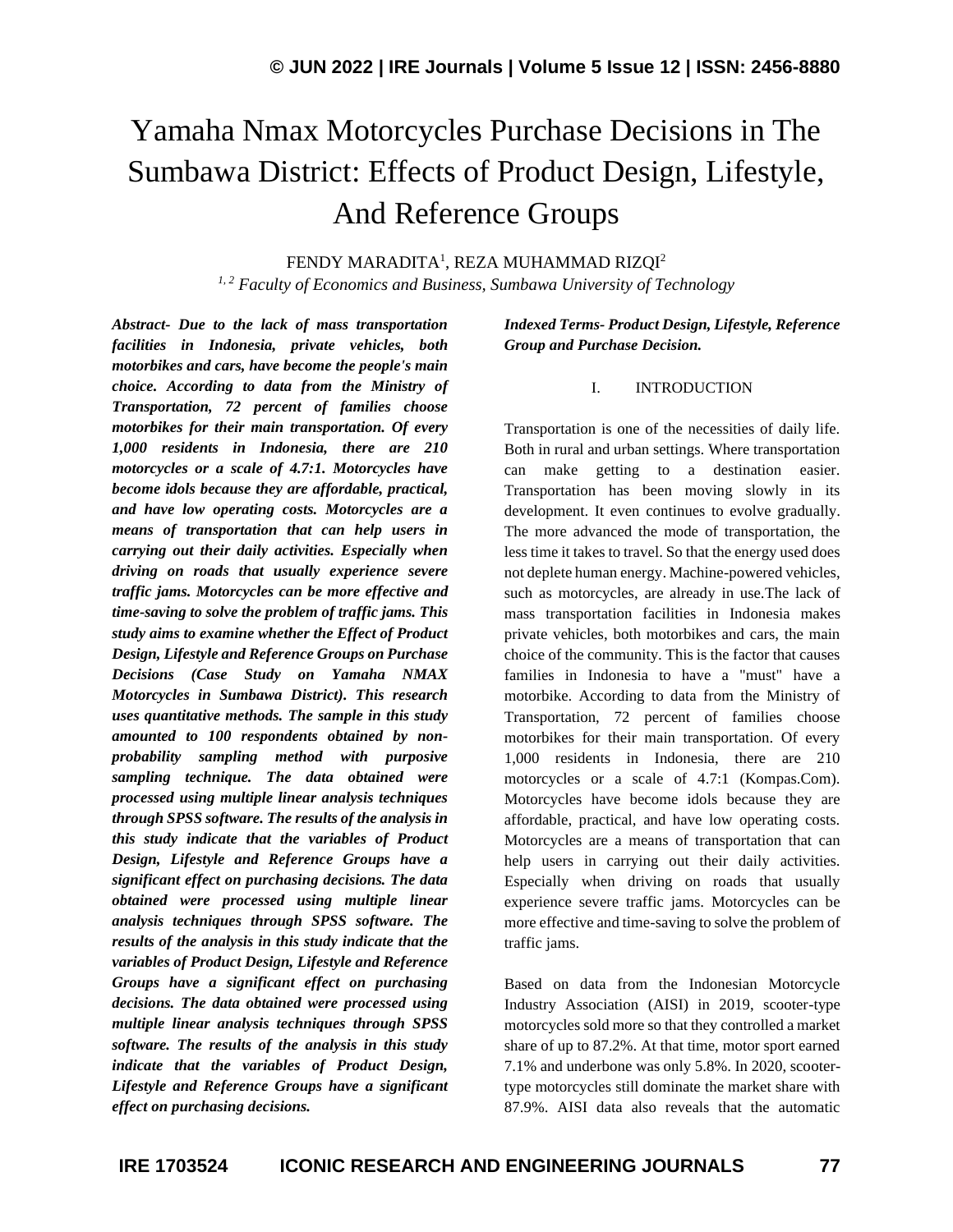scooter or scooter segment is the backbone of sales of the motorcycle industry in Indonesia. This segment accounts for 87.9 percent of total sales, while sporty models contribute 6.1 percent and ducks 6 percent. With the development of the times and the increasing demand for transportation has brought benefits for automotive companies, especially in the field of motorcycles which are needed by many consumers.

Yamaha as one of the largest automotive companies in Indonesia, Yamaha is aware of intense competition in the automotive industry. Yamaha always strives to sell high quality products that are more valuable than competitors' products. Yamaha offers a variety of motorcycle products that can be designed and manufactured according to consumer needs. Yamaha differentiates its products from those of its competitors and gains more value in the eyes of consumers. Yamaha also always provides new innovations in each of its products. Yamahaagain presenting a big scooter called Yamaha NMAX. This motorbike has VVA (Variable Valves Actuation) technology which was first applied to motorbikes in the world, the first automatic motorbike in the ASEAN market that is equipped with an ABS (Anti-lock Brake System) system adopted from large sport motorbikes. This motorbike is also the first Yamaha Indonesia scooter that has classy features, namely rear disc brake, 4 valves, and a digital fuel speedometer that can show instant fuel consumption (real time) and average fuel consumption (average). (www.yamaha-motor.co.id)

Table 1 NMAX Sales Data

| No | Year | Number of Units |
|----|------|-----------------|
|    | 2018 | 224,829 units   |
|    | 2019 | 627,421 units   |
|    | 2020 | 810,433 units   |

*Source: Indonesian Motorcycle Industry Association (AISI)*

Yamaha Nmax was one of the top five best-selling motorcycles in Indonesia in 2017. According to data from the Indonesian Motorcycle Industry Association (AISI), sales reached 104,600 units. Nmax sales are very good, because the only scooter with a price above Rp. 25 million can occupy the position of the bestselling motorcycle. It can also be seen in table 1 that NMAX sales data always increases every year so that it is still the best-selling motorcycle to date.

Factors that cause motorcycle customers to choose automatic type motorcycles as their choice. Starting from the model, color, shape, comfort, ease of maintenance, economical fuel consumption, wellknown brands, quality and quantity, and several other factors. But the most interesting is the product design, lifestyle. The reason is, on this factor the level of competition between motorcycles is quite high. What customers are looking for is the attractiveness of the design, complexity, and the many advantages that customers can get (Rudiyanto, 2020).

The appeal of NMAX motorcycles can be seen from the product design. The luxurious appearance and different from most motorcycles, makes NMax popular. The simple and simple exterior, without a single sheet of decal makes NMax look elegant. NMAX also has a spacious trunk, if most motorbikes can only put a helmet on, then this is not the case with NMAX's trunk. The luggage area, besides being able to be used to store helmets, is also suitable for storing a bag containing a 14-inch laptop. The NMax is also Yamaha's first model to use a Variable Valve Actuation (VVA) combustion processing system. A system that allows the motor to have the optimal ability to be invited to save fuel or boost performance. So NMAX is very suitable for traveling long distances. A person's buying behavior can be said to be unique, because everyone's preferences and attitudes towards objects are different. In addition, consumers come from various segments, so what is wanted and needed is different. The two-wheeled vehicle products purchased by the community are not just for driving needs, but also for the lifestyle that is developing in the community. NMAX is a motorcycle that is used to support appearance. A motorcycle with a large body and a luxurious and dashing appearance, makes the rider appear confident when riding it. Motorcycles with large bodies have become a trend among today's society.

Having many communities spread across almost all of Indonesia, of course, makes us as consumers definitely think that the Nmax is a scooter that is selling well, and of course that thought is true. There are approximately 200 communities located throughout Indonesia, with 70 clubs directly under the Yamaha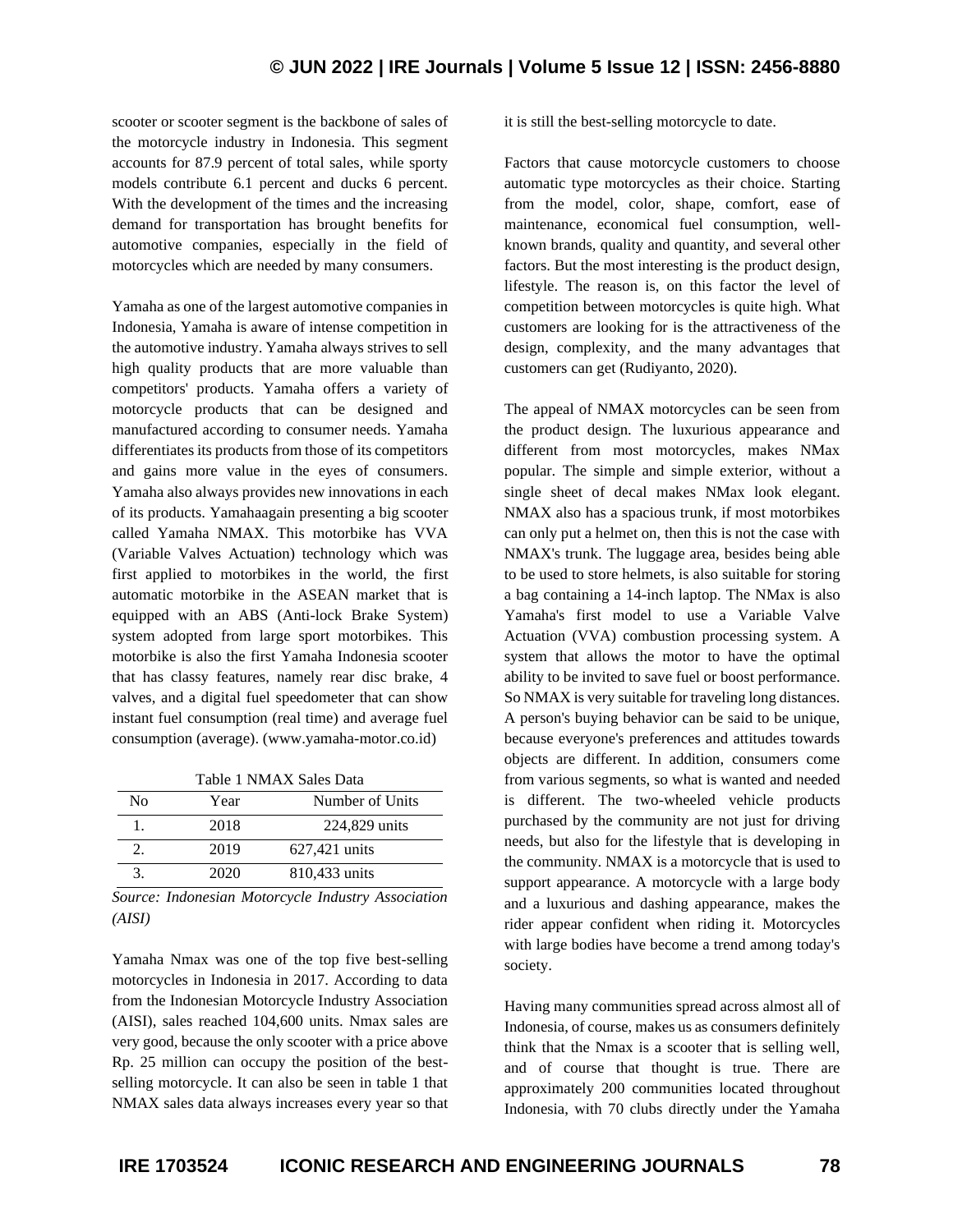Riders Federation Indonesia (YRFI) which is the parent organization of the community of all Yamaha users in Indonesia (www.berita.rajamobil.com). Some of these motorcycle clubs have visited Sumbawa district in the Horizon Unlimited Indonesia 2017 (HUI) event which took place in the Kencana Beach Resort area. In this event, Sumbawa people know more about motorcycle clubs around the world, the club that dominates the most in the event is the NMAX motorcycle community.

# II. STUDY OF LITERATURE

## *A. Product Design*

According to Kotler and Keller (2016), "Product design is the totality of features that affect the look, feel, and function of a product based on customer needs".

Product design indicators according to Azany (2014), namely:

- 1. Design variations, namely the designs offered have many variations or choices.
- 2. The latest model, namely the model or design will change shape, size and color according to a predetermined time.
- 3. Design follows the trend, namely the model or product design follows the times, starting from color, shape and size.

# *B. Lifestyle*

Setiadi (2013) defines lifestyle broadly, namely how people spend their time (activities), what they consider important in their environment (interests) and what they think about themselves and the world around them (opinions).

Lifestyle indicators are as follows (Priansa, 2017):

- 1. Activity
- 2. Interest
- 3. Opinion

# *C. Reference Group*

Reference groups are all people who have a direct (face-to-face) or indirect influence on their attitudes or behavior (Kotler and Keller, 2016).

The reference group indicators are as follows (Sunyoto and Sumarwan, 2014):

1. Experiences from friends using the product

- 2. Information from friends about the product
- 3. Opinions of friends about the product
- 4. Friendship Group
- 5. Shopping Group (Shopping Group)
- 6. Working Group (Work Group)
- 7. Virtual Groups or Communities
- 8. Consumer Action Group

# *D. Buying decision*

Purchase decision is the stage in the buyer's decisionmaking process where consumers actually buy (Kotler & Armstrong, 2014).

According to Kotler and Armstrong (2012), there are five indicators in making purchasing decisions as follows:

- 1. Recognition of needs Represents a buyer's decision, where the consumer is aware of a problem or need.
- 2. Information search Is a buyer decision where consumers want to find more information; consumers may simply increase attention or perform an active search for information.
- 3. Evaluation of alternatives It is a buyer's decision in which consumers use information to evaluate alternative brands in a choice set.
- 4. Purchase decision It is the buyer's decision about which brand is the most preferred, but two factors can lie between the purchase intention and the purchase decision.
- 5. Post-purchase behavior is a buyer's decision in which consumers take further action after purchase, based on their satisfaction or dissatisfaction.
- E. Conceptual Framework and Research Hypotheses The conceptual framework in this study can be seen in the image below.

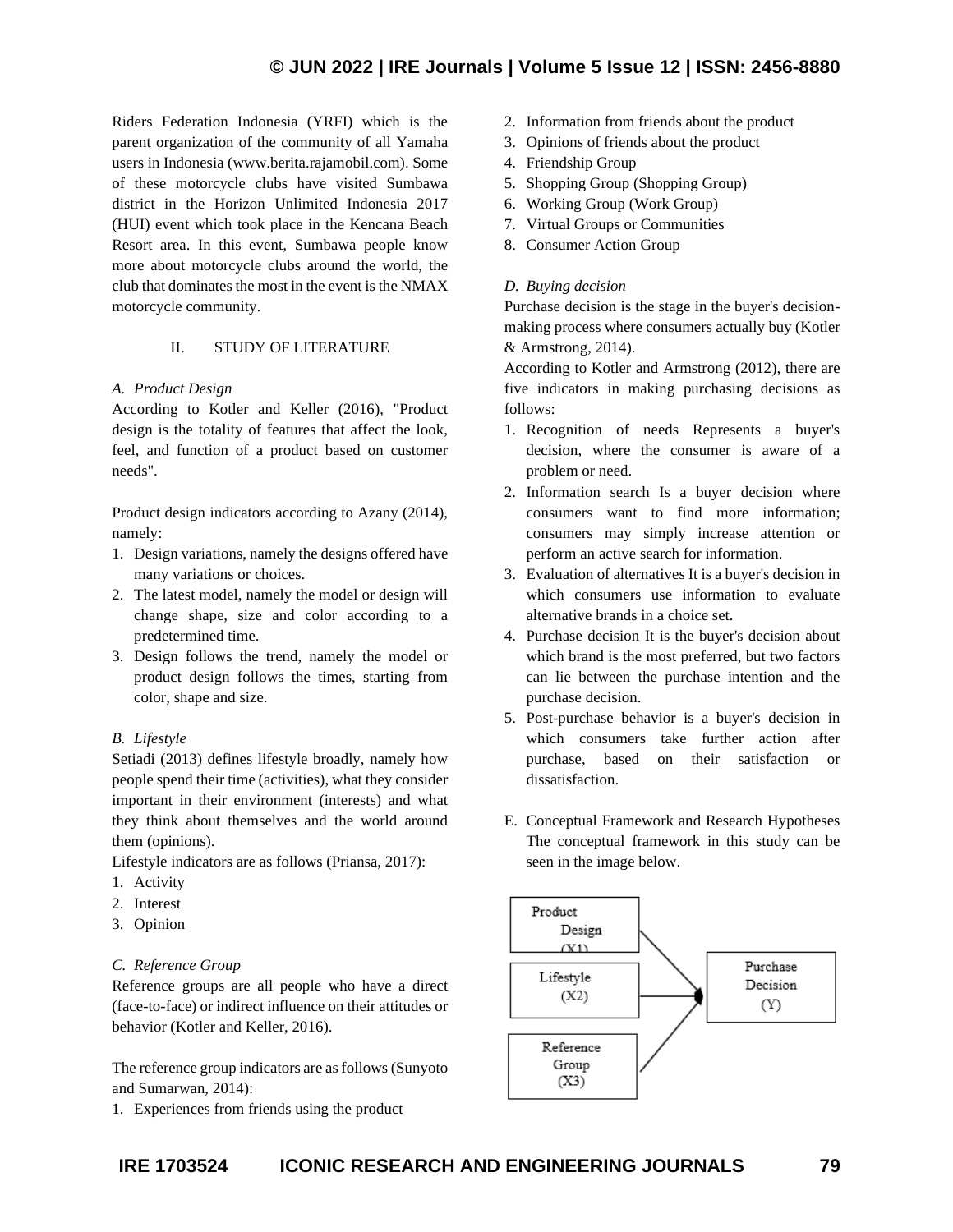Based on the picture above, the research hypotheses can be drawn as follows:

- H1: Product Design Has a Significant Influence on Purchase Decisions on Yamaha Nmax Motorcycles in Sumbawa District.
- H2: Lifestyle has a significant effect on purchasing decisions on Yamaha Nmax Motorcycles in Sumbawa District.
- H3: Reference Groups Have Significant Influence on Purchase Decisions on Yamaha Nmax Motorcycles in Sumbawa District.

## III. RESEARCH METHODS

This type of research uses quantitative research with an associative approach. Asociative method is a method that intends to explain the causal relationship and influence between variables through hypothesis testing. Quantitative method is a scientific method whose information is in digital form, which can be processed and analyzed using mathematical or statistical calculations, (Sekaran, 2017). According to Sugiyono (2012), associative states are research that aims to determine the influence or relationship between two or more variables. Because this research is digital, the analysis uses statistical data to measure and obtain research results through questionnaires. In this study, the authors want to examine the effect of product design, lifestyle and reference group as independent variables (X), and purchasing decisions as the dependent variable (Y). The data analysis method used in this research is instrument test (validity and reliability) and data analysis (classical assumption test, multiple linear regression and hypothesis testing).

The results of the validity test in this study are as follows:

| $1$ able $2$ validity test results |                |       |       |             |
|------------------------------------|----------------|-------|-------|-------------|
|                                    |                | $r-$  | $r-$  |             |
| Variable                           | Items          | count | table | Information |
|                                    |                |       | 5%    |             |
| Product                            | X1.1           | 0.780 | 0.361 | Valid       |
| Design (X1)                        | X1.2           | 0.914 | 0.361 | Valid       |
|                                    | X1.3           | 0.872 | 0.361 | Valid       |
|                                    | X1.4           | 0.425 | 0.361 | Valid       |
|                                    | X2.1           | 0.431 | 0.361 | Valid       |
| Lifestyle                          | X2.2           | 0.618 | 0.361 | Valid       |
| X2)                                | X2.3           | 0.554 | 0.361 | Valid       |
|                                    | X2.4           | 0.738 | 0.361 | Valid       |
|                                    | X2.5           | 0.623 | 0.361 | Valid       |
|                                    | X2.6           | 0.541 | 0.361 | Valid       |
|                                    | X3.1           | 0.777 | 0.361 | Valid       |
| Reference                          | X3.2           | 0.673 | 0.361 | Valid       |
| Group $(X3)$                       | X3.3           | 0.530 | 0.361 | Valid       |
|                                    | X3.4           | 0.777 | 0.361 | Valid       |
|                                    | X3.5           | 0.712 | 0.361 | Valid       |
|                                    | X3.6           | 0.673 | 0.361 | Valid       |
|                                    | Y1             | 0.880 | 0.361 | Valid       |
| Purchase                           | 12             | 0.664 | 0.361 | Valid       |
| Decision $(Y)$                     | Y3             | 0.812 | 0.361 | Valid       |
|                                    | Y4             | 0.927 | 0.361 | Valid       |
|                                    | Y <sub>5</sub> | 0.541 | 0.361 | Valid       |

 $T = 11.6 \pm 1.1$ 

Source: Primary data processed

Based on the results of the validity test above, it can be concluded that all the instruments in this study were declared valid because the value of r arithmetic  $> r$ table so that all instruments in this research could be used as research questionnaires.

| Table 3 reliability test results |          |       |             |
|----------------------------------|----------|-------|-------------|
|                                  | onbach's | Cut   |             |
| Variable                         | Alpha    | Оf    | Information |
|                                  |          | Value |             |
| Product                          |          |       |             |
| Design $(X1)$                    | 0.737    | 0.60  | Reliable    |
|                                  |          |       |             |
| Lifestyle                        | 0.614    | 0.60  | Reliable    |
| (X2)                             |          |       |             |
| Reference                        |          |       |             |
| Group $(X3)$ 0.781               |          | 0.60  | Reliable    |
|                                  |          |       |             |
| Buying                           |          |       |             |
| decision                         | 0.844    | 0.60  | Reliable    |
| (Y)                              |          |       |             |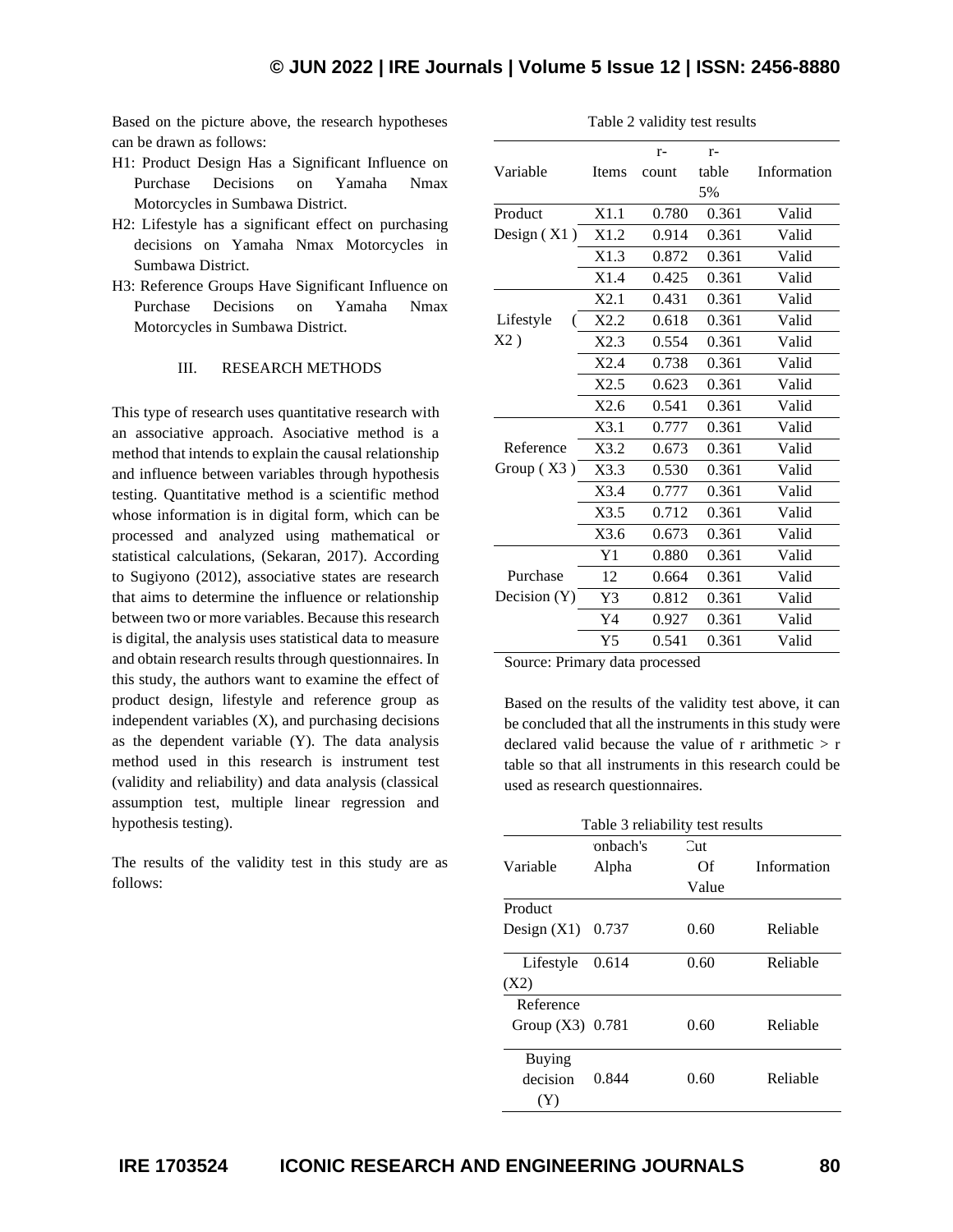#### Source: Primary data processed

Based on table 3.4 the value of Cronbach's alpha product design variable (X1) is 0.737. The value of Cronbach's alpha lifestyle variable (X2) is 0.614. The value of cronbach's alpha for the reference group variable (X3) is 0.781 and the value of cronbach's alpha for the purchase decision is 0.844, which is greater than 0.60, so it can be concluded that all variables in this study are reliable.

## IV. RESULTS AND DISCUSSION

#### 1. RESULTS

Furthermore, after the data has been collected, it is necessary to test the classical assumptions before proceeding to other tests. The results of the classical assumption test in this study are as follows:

| Model                 | Sig |       |
|-----------------------|-----|-------|
| (Constant)            |     | 0.285 |
| <b>Product Design</b> |     | 0.684 |
| Lifestyle             |     | 0.733 |
| Reference Group       |     | 0.837 |

Source: Primary data processed

Table 4.7 shows that the significance value of product design  $(X1)$  is 0.684 greater than 0.05, the significance value of lifestyle (X2) is 0.733 greater than 0.05 and the significance value of the reference group  $(X3)$  is 0.837 more greater than 0.05. So it can be concluded that from the three independent variables in this study there is no heteroscedasticity.

|                     | <b>Table 5 Multicollinearity Test Results</b> |       |       |
|---------------------|-----------------------------------------------|-------|-------|
|                     | Collinearity                                  |       |       |
|                     | <b>Statistics</b>                             |       |       |
| Model               | Tolerance                                     | VIF   |       |
| (Constant)          |                                               |       |       |
| Product Design (X1) |                                               | 0,764 | 1,310 |
| Lifestyle $(X2)$    |                                               | 0.571 | 1,752 |
| Reference Group     |                                               |       |       |
| (X3)                |                                               | 0.708 | 1.413 |
|                     |                                               |       |       |

Source: Primary data processed

Based on table 4.8 above, it is known that the product design variable (X1) with a tolerance value of 0.764 greater than 0.10 and a VIF value of 1.310 less than 10, a lifestyle variable (X2) with a tolerance value of 0.571 greater than 0.10 and a VIF value 1.752 is smaller than 10, the reference group variable  $(X3)$  with a tolerance value of 0.708 is greater than 0.10 and a VIF value of 1.413 is smaller than 10. So it can be concluded that based on the decision making requirements of the multicollinearity test, there is no multicollinearity in the regression model.

|                        | standardized Residual |
|------------------------|-----------------------|
|                        |                       |
| Kolmogorov-Smirnov Z   | .505                  |
| asymp. Sig. (2-tailed) |                       |
|                        |                       |

Source: Primary data processed

Based on the table, it is known that the significance value of Asymp. Sig. (2-tailed) of 0.960 is greater than 0.05. So according to the decision-making requirements in the Kolmogorov Smirnov normality test, the data in this study has a normal distribution.

## Table 7 Multiple Linear Regression Test Results nstandardized Coefficients

| Model                 | Std. Error<br>в |       |
|-----------------------|-----------------|-------|
| (Constant)<br>1       | 2,894           | 1.865 |
| <b>Product Design</b> | .328            | .113  |
| Lifestyle             | .292            | .096  |
| Reference Group       | .185            | .073  |

Source: Primary data processed

Based on the results of the regression analysis in the table above, it can be seen that the regression equation is as follows:

 $Y = 2.894 + 0.328X1 + 0.292X2 + 0.185X3 +$ e

The regression coefficient describes the magnitude of the influence of the independent variable on the dependent variable.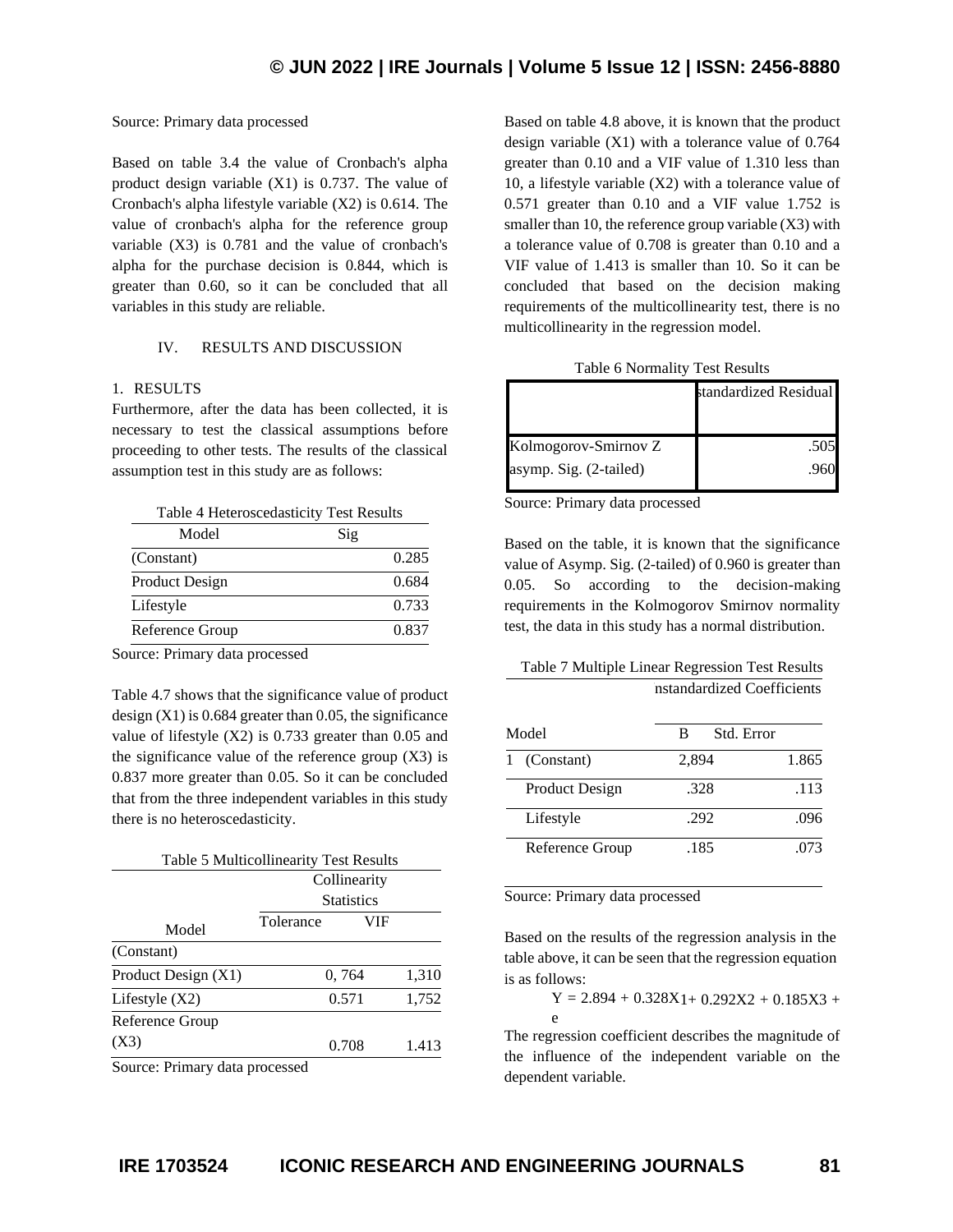- a. The constant of 2.894 indicates that if all the independent variables, namely product design, lifestyle and reference group, do not change or are constant, then the value of the purchase decision is 2.894.
- b. The product design regression coefficient of 0.328 indicates that if the product design increases by one unit, the value of purchasing decisions also increases by 0.328 assuming other variables remain or do not change.
- c. The lifestyle regression coefficient of 0.292 indicates that if the lifestyle increases by one unit, the value of purchasing decisions also increases by 0.292 assuming other variables remain or do not change.
- d. The reference group regression coefficient of 0.185 indicates that if the reference group increases by one unit, the value of purchasing decisions also increases by 0.185 assuming other variables remain or do not change.

| Table 9 t test results |            |  |
|------------------------|------------|--|
| Model                  | Sig        |  |
| (Constant)             | 1.5510.124 |  |
| Product Design         | 2,9170.004 |  |
| Lifestyle              | 3.0560.003 |  |
| Reference Group        | 2,5480.012 |  |

Source: Primary data processed

Based on the results of the analysis in the table above, it shows that the tcount value of the product design variable  $(X1)$  is  $2.917 >$  ttable is 1.984 and the significance value is  $0.004 \leq 0.05$ , which can be concluded that Ha is accepted and Ho is rejected. This means that product design has a significant effect on purchasing decisions. This shows that product design has a positive and significant effect on purchasing decisions on Yamaha NMAX motorcycles in Sumbawa sub-district, so that the hypothesis (H1) is accepted.

Furthermore, the lifestyle variable shows that the tcount value is  $3.056 >$  ttable is 1.984 and the significance value is  $0.003$  < 0.05, which can be concluded that Ha is accepted and Ho is rejected. This means that lifestyle has a significant effect on purchasing decisions. This shows that lifestyle has a positive and significant effect on purchasing decisions on Yamaha NMAX motorcycles in Sumbawa subdistrict, so that the hypothesis (H2) is accepted.

The reference group variable shows that the tcount is  $2.548 >$  ttable is 1.984 and the significance value is 0.012 <0.05, so it can be concluded that Ha is accepted and Ho is rejected. This means that the reference group has a significant effect on purchasing decisions. This shows that the reference group has a positive and significant effect on purchasing decisions on Yamaha NMAX motorcycles in Sumbawa sub-district, so that the hypothesis (H3) is accepted.

- 2. DISCUSSION
- a. The Effect of Product Design on Purchase Decisions on Yamaha Nmax Motorcycles in Sumbawa District.

The results of the analysis using SPSS 20.0 for windows show that the results of the t-test that were carried out obtained a tcount value of 2,917 > ttable of 1,984 and a significance value of  $0.004$  <0.05, meaning that the more good and attractive the design will increase purchasing decisions on Yamaha NMAX motorcycles. in Sumbawa district.

The respondents gave very good statements on the indicators used, namely design variations, the latest models and trend-following designs. In the decision to purchase a motorcycle, product design variations can be a consumer's decision before making a purchase, where the Yamaha NMAX motorcycle has a unique design variation with a large body, a spacious trunk, if most motorbikes the trunk can only put a helmet, NMAX luggage besides being able to storing helmets can also store other items, and NMAX has a motorcycle seat with soft padding that makes users feel comfortable.

The latest model of every motorcycle can be an attraction for consumers. The NMAX model carries connectivity features using the Communication Control Unit (CCU) technology in the highest variant. The system is connected to the Bluetooth-based Yconnect (Yamaha motorcycle connect) application. Then it is equipped with an electric power socket located on the left front compartment, so the driver doesn't have to bother to charge the smartphone battery while traveling. Along with the development of the times, consumers prefer automatic motorcycles.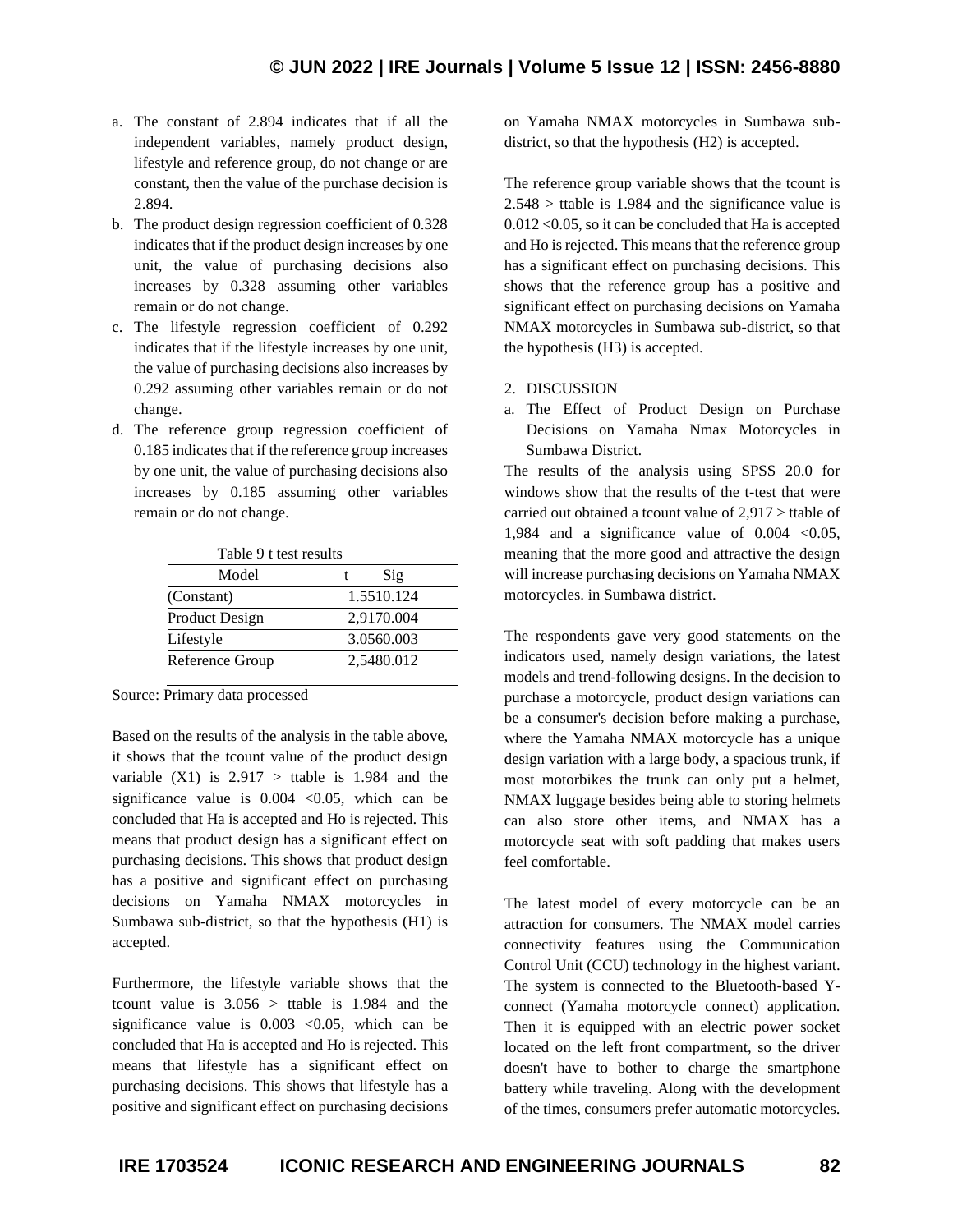NMAX motorbikes also follow this trend which is a sporty automatic motorbike, because this motorbike is more economical, fuel efficient and can be used by the whole family.

b. The Influence of Lifestyle on Purchase Decisions on Yamaha Nmax Motorcycles in Sumbawa District.

The results of the analysis using SPSS 20.0 for windows show that the results of the t-test that were carried out obtained a tcount of 3.056 > ttable of 1.984 and a significance value of  $0.003 < 0.05$ , meaning that lifestyle has a significant effect on purchasing decisions. This shows that the higher the lifestyle, the higher the purchase decision on Yamaha NMAX motorcycles in Sumbawa district.

The respondents gave very good statements on the indicators used, namely activities, interests and opinions. In making a purchase of a product. Consumers will pay attention to whether the products purchased are able to support daily activities, such as Yamaha NMAX motorcycles to make it easier for consumers when traveling. Consumers also need to feel interested in a product according to what is needed, especially for driving in this study. When they feel interested, consumers will automatically buy the product. In addition, consumers will always have the opinion that if they use the product, it can make them more confident or feel better when using the product compared to other products.

c. Reference Groups Influence on Purchase Decisions on Yamaha Nmax Motorcycles in Sumbawa District.

The results of the analysis using SPSS 20.0 for windows show the results of the t-test that were carried out obtained a tcount of 2,548 > ttable of 1,984 and a significance value of  $0.012$  <0.05, meaning that the reference group had a significant effect on purchasing decisions.

The respondents gave very good statements on the indicators used, namely information from friends about the product, experiences from friends using the product, friendship groups, work groups and virtual community groups. In deciding to purchase a motorcycle, consumers will consider suggestions from the closest people, such as information from friends about the product, experiences from friends using the product, if they think the product has good specifications according to consumer needs, consumers will not hesitate. to buy the product.

In addition, friendship groups and work groups are quite influential on consumer product purchasing decisions. Usually consumers tend to see the products used by friends who are in the group that triggers consumer interest in buying these products. Cyber community groups also have a large enough influence, where all existing trends first appeared in cyberspace. It can also attract consumers to buy the product on the grounds of following the trend.

# V. CONCLUSIONS AND RECOMMENDATIONS

# 1. Conclusion

Based on the results of the analysis and discussion in the previous chapter, it can be concluded as follows

- : 1. The results of multiple linear regression analysis and t-test give the results that product design has a positive and significant partial effect on purchasing decisions on Yamaha NMAX motorcycles in Sumbawa district. This means that the better and more attractive the design, the greater the decision to purchase Yamaha NMAX in Sumbawa District
- 2. Lifestyle has a positive and significant effect on purchasing decisions on Yamaha NMAX motorcycles in Sumbawa sub-district. This means that the higher the lifestyle, the greater the decision to purchase Yamaha NMAX in Sumbawa District
- 3. The reference group has a positive and significant positive and significant effect on purchasing decisions on Yamaha NMAX motorcycles in Sumbawa sub-district. This means that the more reference groups there are, the greater the decision to purchase Yamaha NMAX in Sumbawa District will be

# 2. Suggestion

Based on the limitations and weaknesses that exist in this research, it can be put forward some suggestions that can be considered for further research, namely:

1. For the Yamaha company, this research is expected to be able to provide an overview to companies related to purchasing decisions on product design,